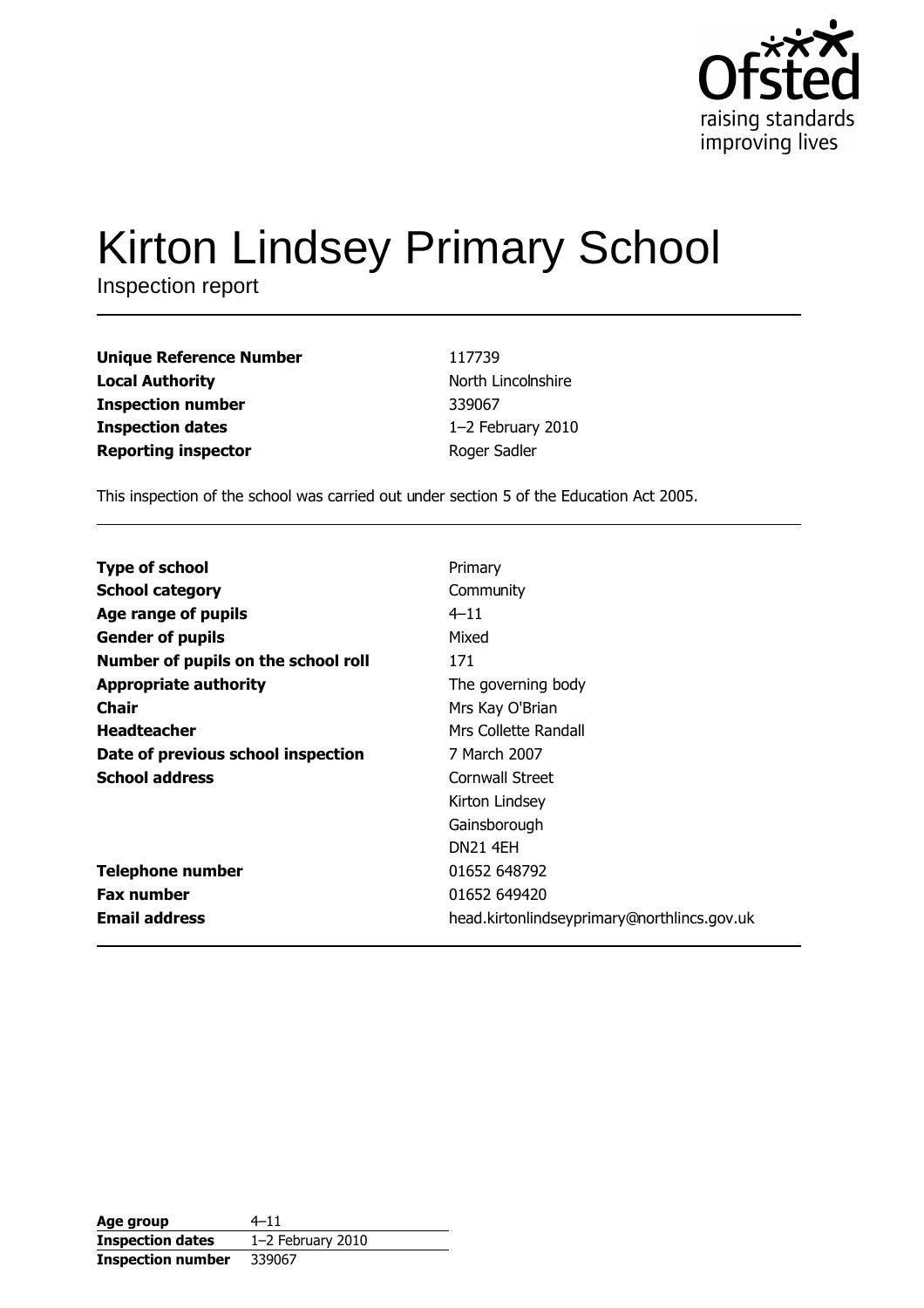The Office for Standards in Education, Children's Services and Skills (Ofsted) regulates and inspects to achieve excellence in the care of children and young people, and in education and skills for learners of all ages. It regulates and inspects childcare and children's social care, and inspects the Children and Family Court Advisory Support Service (Cafcass), schools, colleges, initial teacher training, work-based learning and skills training, adult and community learning, and education and training in prisons and other secure establishments. It rates council children's services, and inspects services for looked after children, safequarding and child protection.

Further copies of this report are obtainable from the school. Under the Education Act 2005, the school must provide a copy of this report free of charge to certain categories of people. A charge not exceeding the full cost of reproduction may be made for any other copies supplied.

If you would like a copy of this document in a different format, such as large print or Braille, please telephone 08456 404045, or email enquiries@ofsted.gov.uk.

You may copy all or parts of this document for non-commercial educational purposes, as long as you give details of the source and date of publication and do not alter the documentation in any way.

Royal Exchange Buildings St Ann's Square Manchester M2 7LA T: 08456 404045 Textphone: 0161 618 8524 E: enquiries@ofsted.gov.uk W: www.ofsted.gov.uk © Crown copyright 2010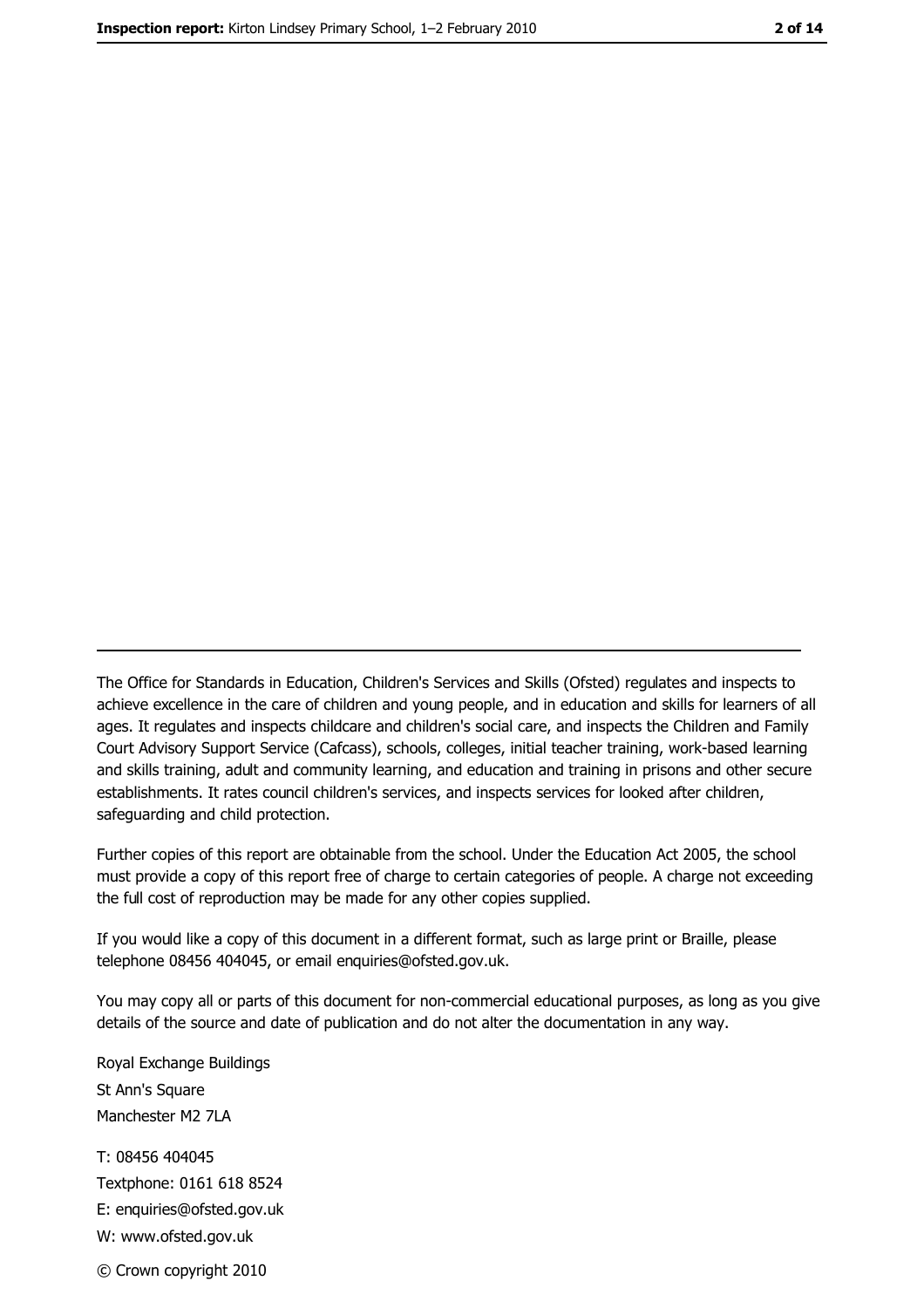# **Introduction**

This inspection was carried out by three additional inspectors. The inspectors visited seven lessons and observed all classes. They spent approximately 50% of the inspection time looking at learning across the school. The team analysed pupils' work, especially in writing and mathematics, and held meetings with governors, staff, the School Improvement Partner, pupils and parents. They observed the school's work, including assembly and play times and looked at pupils' work and records from the current and previous academic years. School documents including the school improvement plan and pupils' safeguarding procedures and records were evaluated. National data on pupils' attainment, progress and attendance was also analysed. Inspectors analysed 65 questionnaires returned by parents, along with questionnaires returned by staff and pupils.

The inspection team reviewed many aspects of the school's work. It looked in detail at the following:

- the progress made by pupils, especially the more-able pupils  $\blacksquare$
- how effectively assessment is used to promote learning  $\blacksquare$
- how accurate are monitoring and evaluation and how effectively monitoring findings  $\blacksquare$ are used to support school improvement.

# Information about the school

This school is situated in a semi-rural market town which includes an RAF base. An average proportion of pupils are entitled to a free school meal. Most pupils are of White British heritage and few pupils are from families where English is believed not to be the home language. The proportion of pupils with special educational needs and/or disabilities is similar to that in most schools. Early Years Foundation Stage education is provided in a Reception class, which children can join full-time from the beginning of the school year following their fourth birthday. Child care held before and after school is available and this provision was inspected separately. There have been considerable changes in leadership over the last year or so. The deputy headteacher was appointed in October 2008 and the headteacher took up post in May 2009.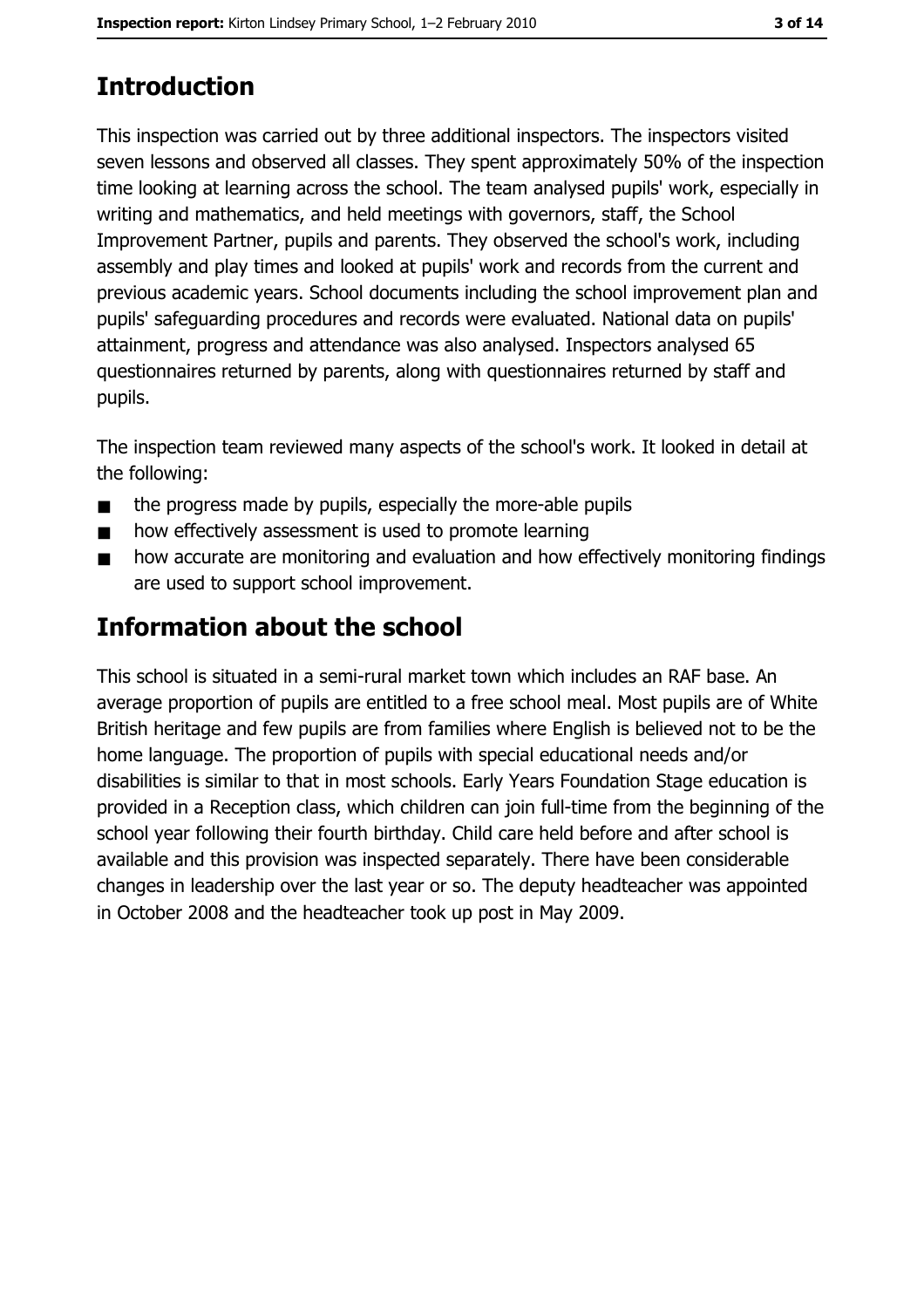# **Inspection judgements**

### Overall effectiveness: how good is the school?

#### The school's capacity for sustained improvement

### **Main findings**

This is a satisfactory school which is improving well. Relationships are good and pupils enjoy their time in this happy school. Pupils behave well and concentrate in lessons. They feel very safe and act with due regard for the safety of others. Although an average proportion of pupils attained the nationally expected Level 4 in English and mathematics in the Year 6, 2009 national tests, too few pupils attained the higher Level 5. Pupils of average and lower ability, and those with special educational needs and/or disabilities, securely make satisfactory progress. However, some more-able pupils in Key Stage 1 and in Key Stage 2 do not achieve their full potential because they sometimes have insufficient additional support and challenge and are given too few opportunities for independent research and investigation.

The recently appointed headteacher has begun to tackle the school's weaknesses with energy and passion. Many parents, governors and pupils point to a range of recent improvements and staff very much welcome the clear direction and strong guidance provided by the headteacher and senior leadership team. One member of staff reflected the views of many when she said that the headteacher 'has brought a breath of fresh air' to the school. Self-evaluation is accurate and monitoring is used well to direct and assure improvement. Consequently, staff share a clear understanding of how well the school is doing and what needs to be improved. This, together with recent improvements, shows the school has a satisfactory capacity for sustained improvement.

Teachers are beginning to use assessment information more effectively in lessons, but this is not fully consistent in all classes. For example, marking and oral feedback to pupils does not consistently provide them with sufficient guidance to improve their work. Although staff have begun to provide pupils with useful checklists that help them see how to assess and improve their work, these are not fully used during lessons and this slows pupils' progress. A recently introduced system to track the progress of each pupil, followed up with regular meetings between senior leaders and individual teachers, enables a close eye to be kept on the quality of learning of each individual pupil. Carefully tailored extra help is provided to those at risk of falling behind, which is already accelerating pupils' progress. Recent training for teaching assistants has enabled them to have an important effect on the progress of pupils who are given extra support. However, teaching assistants are less effectively deployed in whole-class lessons.

## What does the school need to do to improve further?

Improve the proportion of pupils attaining higher levels in English and mathematics,  $\blacksquare$ by: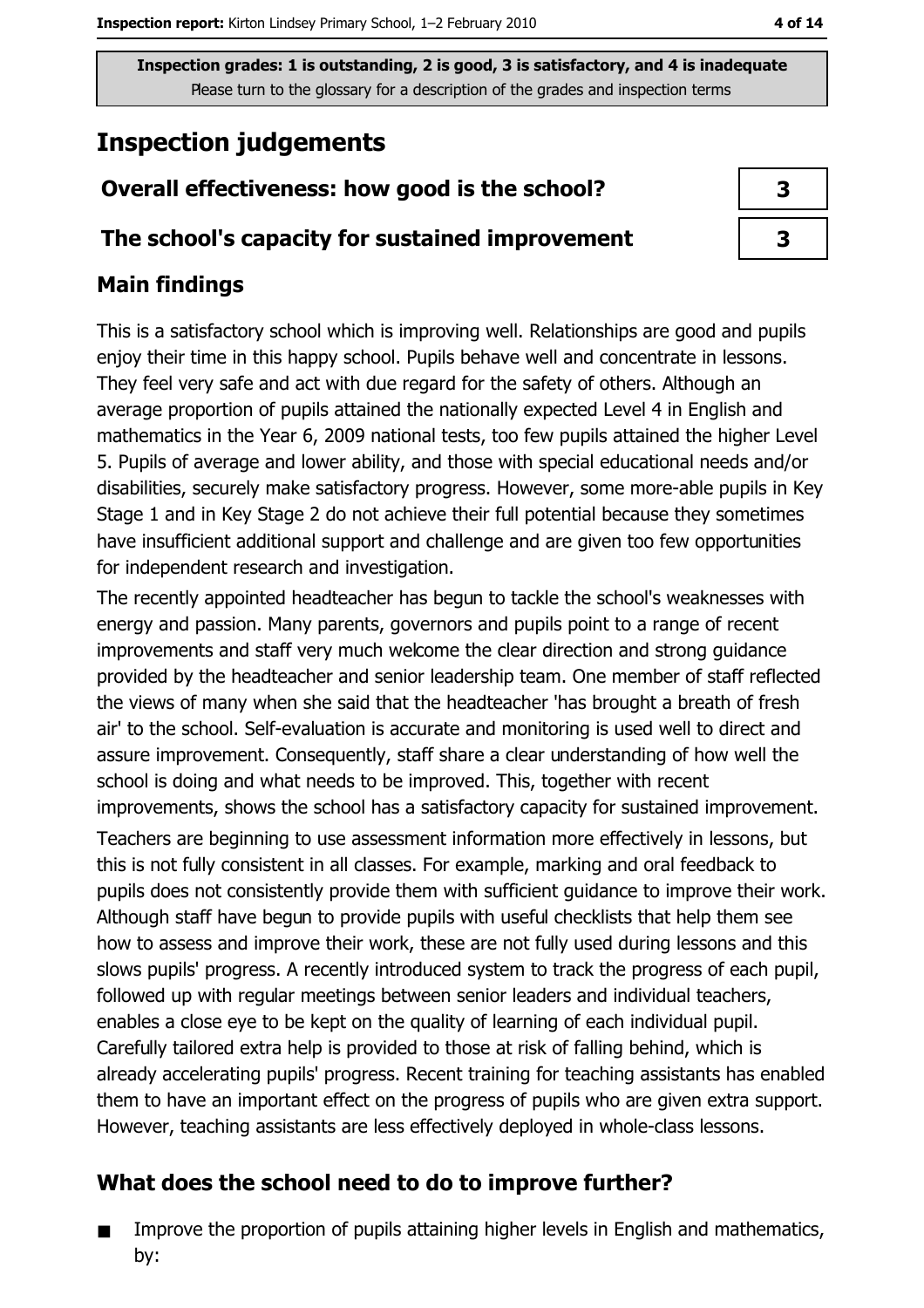- providing extra support for more-able pupils
- ensuring that more-able pupils are given work that they find challenging  $\equiv$
- providing more opportunities for independent investigation and research.
- Improve the quality of teaching, learning and assessment, by:
	- sharing with pupils a small number of success criteria for a piece of work and helping them to see which of these they are meeting and where further improvement is needed
	- ensuring greater consistency and focus in the use of oral and written feedback to pupils
	- improving the deployment, effectiveness and impact on pupils' learning of teaching assistants during whole-class lessons.
- About 40% of the schools whose overall effectiveness is judged satisfactory may  $\blacksquare$ receive a monitoring visit by an Ofsted inspection before their next section 5 inspection.

# **Outcomes for individuals and groups of pupils**

Inspection evidence and school evaluations indicate that currently pupils' achievement and their quality and enjoyment of learning are satisfactory in most lessons and good in some. Children enter Reception with knowledge and skills typical of those found nationally. When they leave Year 2, pupils' attainment is average in reading, writing and mathematics. However, too few Year 2 pupils attain the higher levels in teacher assessments and the progress of these more-able pupils is less good than that of others. Many pupils throughout the school are confident and articulate and show speaking and listening skills above those typically found nationally. The achievement of pupils with special educational needs and/or disabilities is satisfactory. Although attainment by the end of Year 6 declined last year, recent school assessments and pupils' work indicate that standards are rising and rates of progress are improving as new initiatives begin to bear fruit.

Pupils relate to each other well, have a clear understanding of what is right and wrong, behave well and concentrate in class. They are polite and sociable around school. Pupils take on some responsibility within the school and links with the local community are much improved recently. They have a sound understanding of healthy lifestyles and the need for a healthy diet and regular exercise. Pupils are pleased to participate in the growing range of school and extra-curricular sporting activities. They have a reasonable knowledge of other ways of life in modern Britain but their understanding is constrained by a lack of first-hand experience of other cultures and faiths. Pupils' satisfactory basic skills, attendance and punctuality, provide them with satisfactory preparation for the next stage of education and the world of work beyond.

3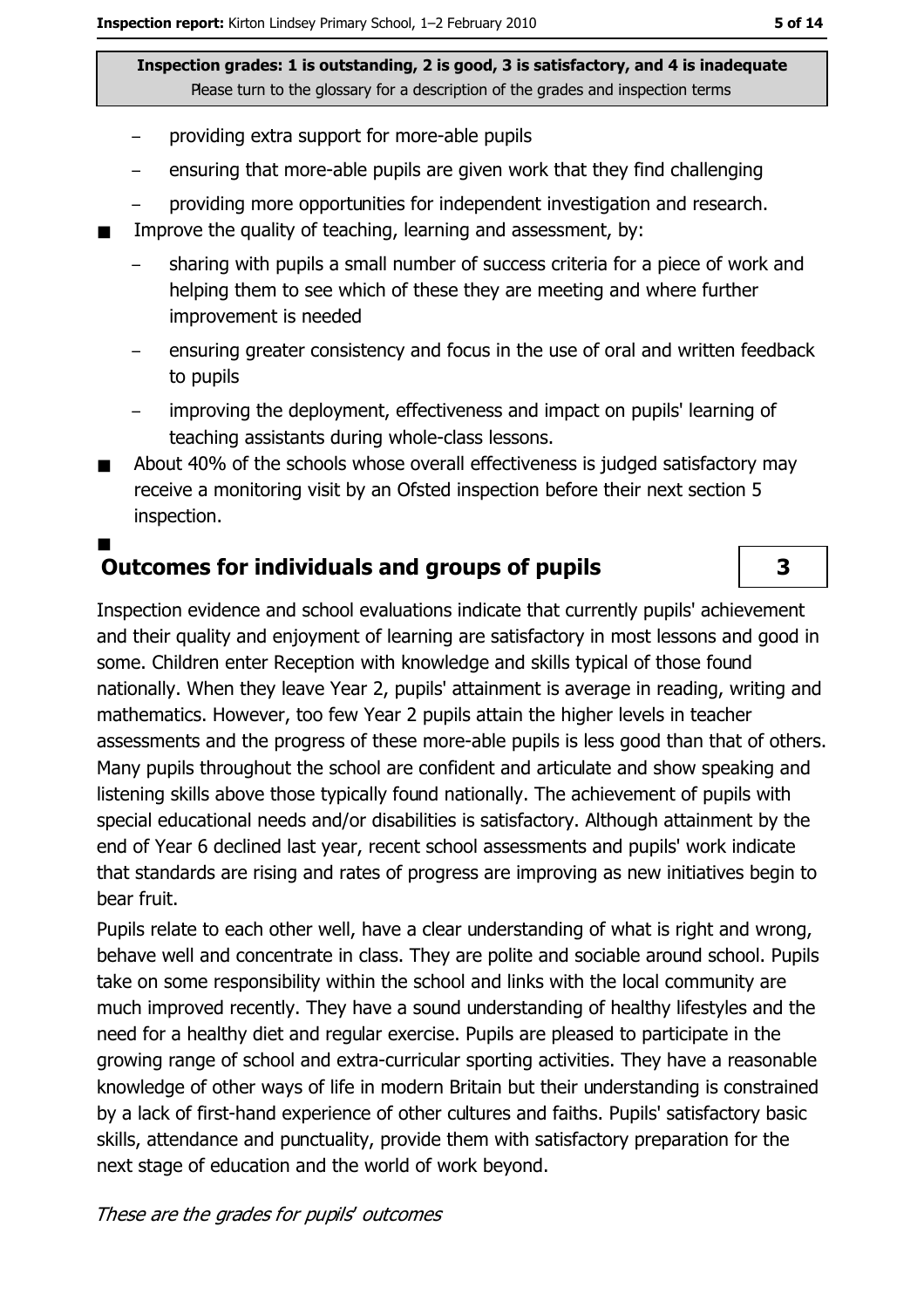| Pupils' achievement and the extent to which they enjoy their learning                                                     | 3            |
|---------------------------------------------------------------------------------------------------------------------------|--------------|
| Taking into account:<br>Pupils' attainment <sup>1</sup>                                                                   | 3            |
| The quality of pupils' learning and their progress                                                                        | 3            |
| The quality of learning for pupils with special educational needs and/or<br>disabilities and their progress               | 3            |
| The extent to which pupils feel safe                                                                                      | $\mathbf{2}$ |
| <b>Pupils' behaviour</b>                                                                                                  | $\mathbf{2}$ |
| The extent to which pupils adopt healthy lifestyles                                                                       | 3            |
| The extent to which pupils contribute to the school and wider community                                                   | 3            |
| The extent to which pupils develop workplace and other skills that will<br>contribute to their future economic well-being | 3            |
| Taking into account:<br>Pupils' attendance <sup>1</sup>                                                                   | 3            |
| The extent of pupils' spiritual, moral, social and cultural development                                                   | 3            |

### How effective is the provision?

Although teaching quality varies throughout the school, practice is becoming more consistent because recently improved staff guidance and monitoring and evaluation are beginning to have an effect. Behaviour is consistently managed well. Teachers and pupils use interactive whiteboards well to add impact and clarity to whole-class teaching. Good quality, daily teaching of letters and sounds, frequent quided reading and the support of many parents at home, are helping to improve pupils' progress in reading. Teaching assistants are not used to best advantage during whole-class lessons. However, they are beginning to have an important impact in accelerating the progress of those pupils who are falling behind by providing carefully tailored additional sessions. The use of assessment is improving but is not yet fully effective.

The school's curriculum appropriately focuses on basic skills and pupils make sound progress in their reading, writing and mathematics. It is suitably modified to meet the learning needs of those with special educational needs and/or disabilities and for lower and middle-ability pupils, but sometimes lacks challenge for the more-able. In some classes, too much time is spent on whole-class teaching and too little on independent or group work and this slows the pace of learning. Too few opportunities are provided for independent research and investigation. The range of curriculum opportunities, including visits, visitors and residential visits has increased recently.

Pastoral care is satisfactory and the school is improving its procedures for monitoring

 $\overline{1}$  The grades for attainment and attendance are: 1 is high; 2 is above average; 3 is broadly average; and 4 is low.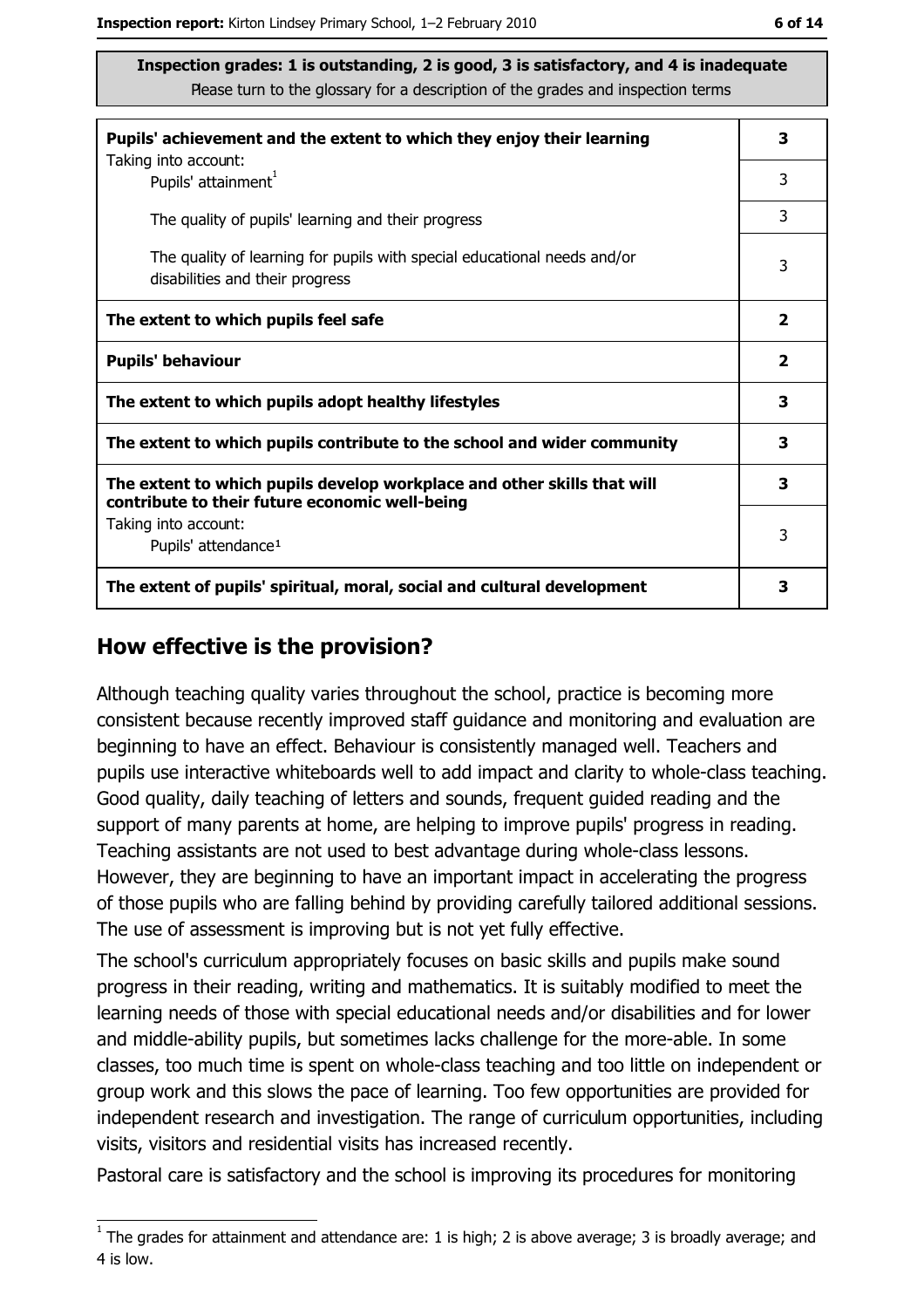the well-being of pupils. Guidance for lower-ability pupils and those with special educational needs and/or disabilities is satisfactory. There are sound arrangements for ensuring good attendance, eliminating bullying and ensuring good behaviour. As a result, these aspects are improving. The school is establishing good links with the secondary schools, for example, through a sports partnership, resulting in a growing range of sporting opportunities.

These are the grades for the quality of provision

| The quality of teaching                                                                                    |  |
|------------------------------------------------------------------------------------------------------------|--|
| Taking into account:<br>The use of assessment to support learning                                          |  |
| The extent to which the curriculum meets pupils' needs, including, where<br>relevant, through partnerships |  |
| The effectiveness of care, guidance and support                                                            |  |

### How effective are leadership and management?

On appointment, the headteacher quickly introduced an effective means of tracking the progress of individual pupils. This system is being used widely by teachers and senior managers and is an important reason why pupils' progress is improving. Effective monitoring and evaluation systems have been introduced and any weaknesses or inconsistencies that come to light, in teaching or in learning, are followed up with appropriate action. This is contributing well to improvements in the quality of teaching and in the pace of learning.

The whole-school community feels fully involved in moving the school forward and ensuring that all pupils do their best. The role of subject leaders has recently been strengthened and they are beginning to take responsibility for pupils' attainment and progress in their subjects. Parents, staff and pupils are consulted on aspects of school improvement and their views are being acted upon to influence initiatives and actions. The governing body is supportive and its work in challenging the school to improve and monitoring its effectiveness is satisfactory. Equal opportunities are soundly promoted and discrimination is not accepted. For example, the school has identified that more-able pupils are sometimes not doing as well as they might and the school has a plan to improve provision for these pupils. Parents recognise that communication with them is much improved and they appreciate the weekly newsletters, and the recently introduced curricular information which is provided to help them better support their children's learning. The school has recently undertaken an audit of the way in which it contributes to community cohesion, the provision for which is currently satisfactory. Leaders are aware of the need to improve pupils' understanding of other cultures, both in Britain and abroad. Safequarding procedures are satisfactory and meet current requirements although the recording of some aspects of pupils' personal development and well-being is not fully comprehensive.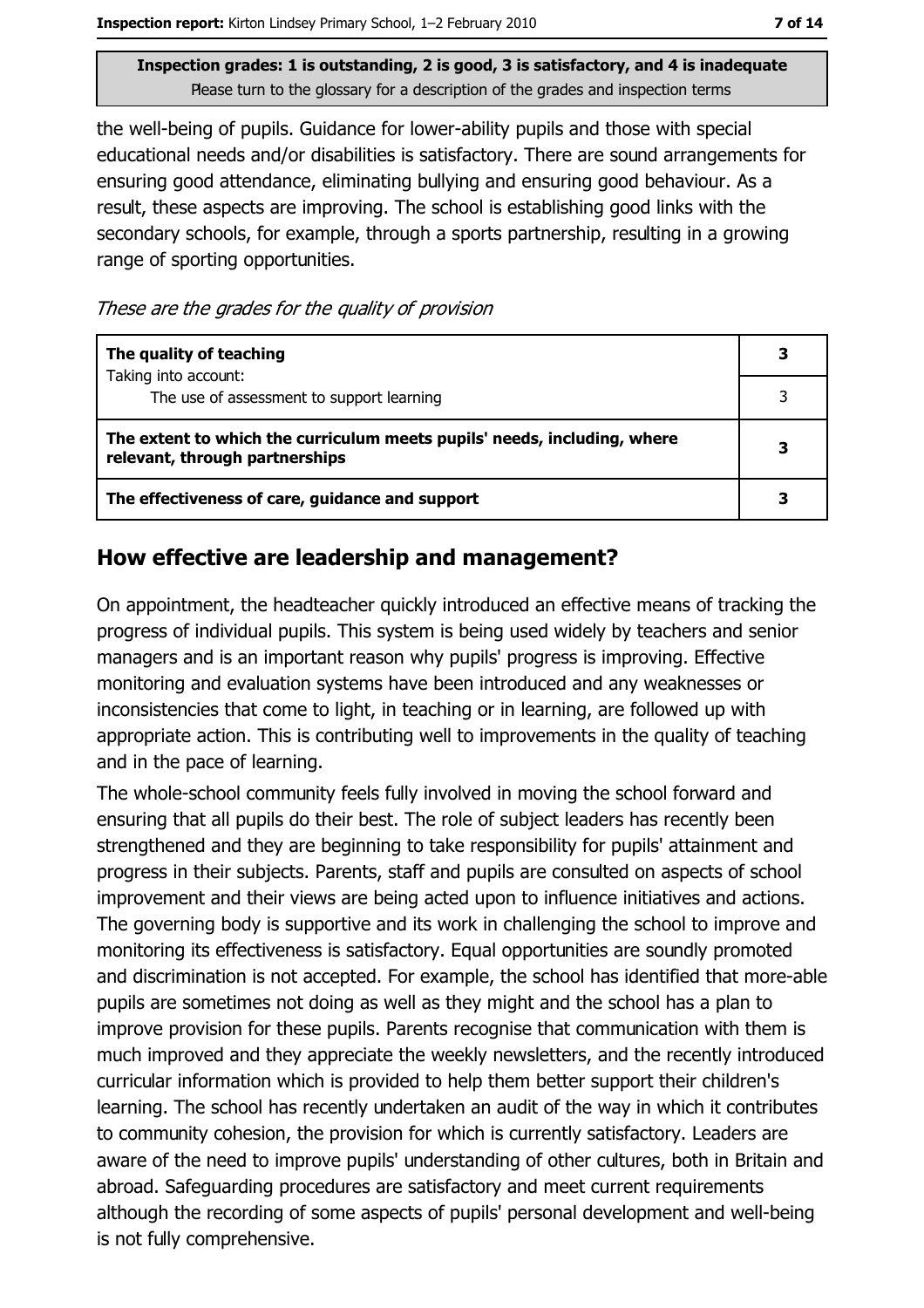These are the grades for leadership and management

| The effectiveness of leadership and management in embedding ambition and<br>driving improvement                                                                     | 3 |
|---------------------------------------------------------------------------------------------------------------------------------------------------------------------|---|
| Taking into account:<br>The leadership and management of teaching and learning                                                                                      | 3 |
| The effectiveness of the governing body in challenging and supporting the<br>school so that weaknesses are tackled decisively and statutory responsibilities<br>met | 3 |
| The effectiveness of the school's engagement with parents and carers                                                                                                | 3 |
| The effectiveness of partnerships in promoting learning and well-being                                                                                              | 3 |
| The effectiveness with which the school promotes equality of opportunity and<br>tackles discrimination                                                              | 3 |
| The effectiveness of safeguarding procedures                                                                                                                        | 3 |
| The effectiveness with which the school promotes community cohesion                                                                                                 | 3 |
| The effectiveness with which the school deploys resources to achieve<br>value for money                                                                             | 3 |

## **Early Years Foundation Stage**

Children make satisfactory progress as they move through Reception and most attain expected skills by the time they enter Year 1. Good procedures to ensure that children are well cared for have been introduced recently. As a result, they quickly settle, feel safe and enjoy school. The school has introduced successful strategies to improve communication with parents, which is now judged to be good. As a result, most parents feel welcome and involved with their children's learning.

Exciting learning opportunities are sometimes provided, for example, when a paleontologist visited the class. Leadership and management are good because the headteacher and new Early Years Foundation Stage leader have introduced measures to improve provision and to drive up standards, some of which are already starting to show success. For example, assessment arrangements have improved and adults are able to check more accurately on how well children are doing. This is enabling those children who are falling behind to be appropriately supported and for more-able children to receive the necessary challenge. Although the Early Years Foundation Stage area is to undergo substantial development, there are currently shortcomings in the opportunities for the development of children's learning, language and imagination, both indoors and out.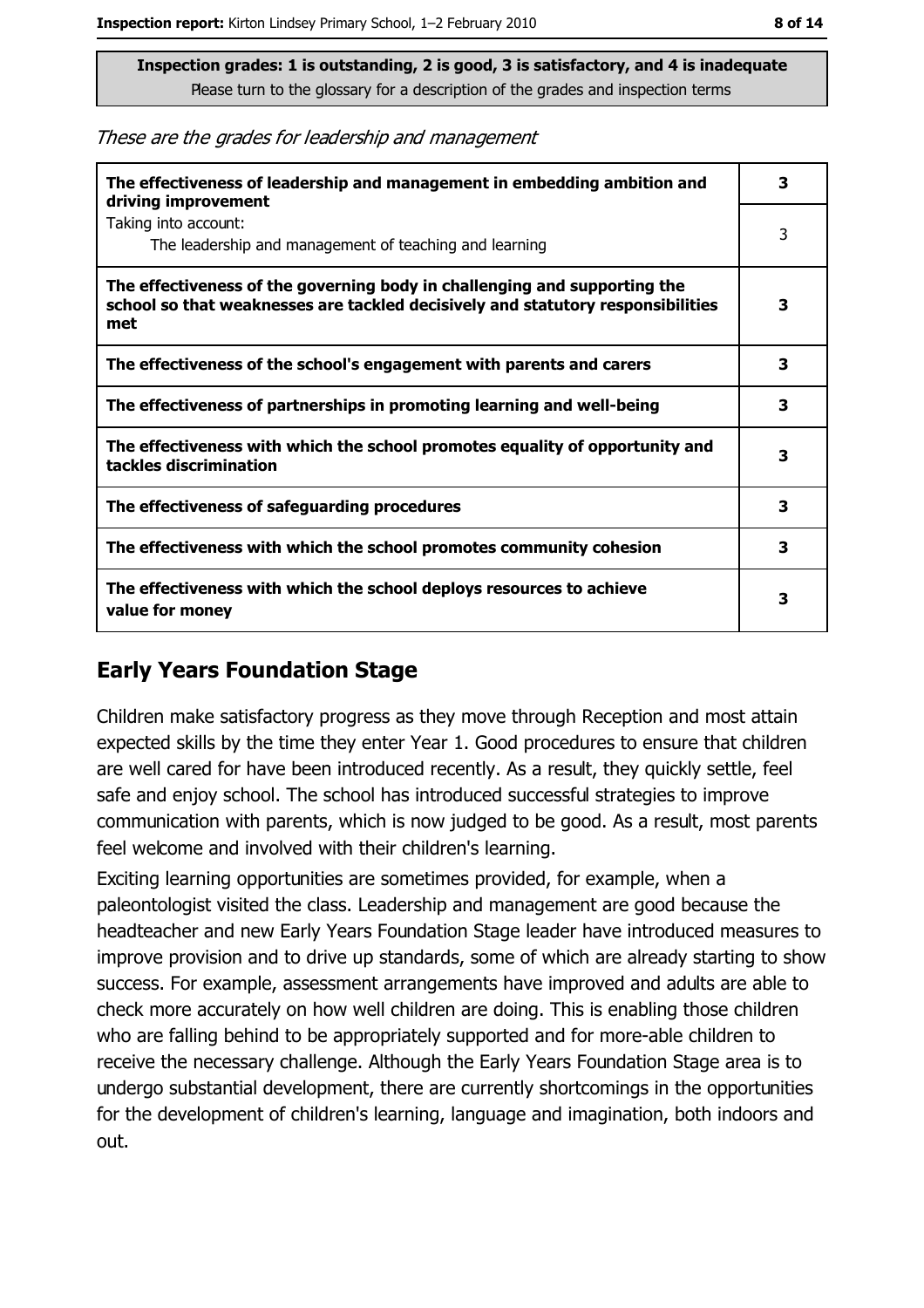These are the grades for the Early Years Foundation Stage

| <b>Overall effectiveness of the Early Years Foundation Stage</b>                             |  |  |
|----------------------------------------------------------------------------------------------|--|--|
| Taking into account:                                                                         |  |  |
| Outcomes for children in the Early Years Foundation Stage                                    |  |  |
| The quality of provision in the Early Years Foundation Stage                                 |  |  |
| The effectiveness of leadership and management of the Early Years<br><b>Foundation Stage</b> |  |  |

### **Views of parents and carers**

Parents and carers are mainly positive about the way their children are educated and cared for in school. Only a small number of negative responses were received. The only discernible pattern in parents' oral and written responses was that some parents were rightly concerned that more-able pupils are not fully extended. A significant proportion of parents pointed to much greater satisfaction with the school since the appointment of the current headteacher.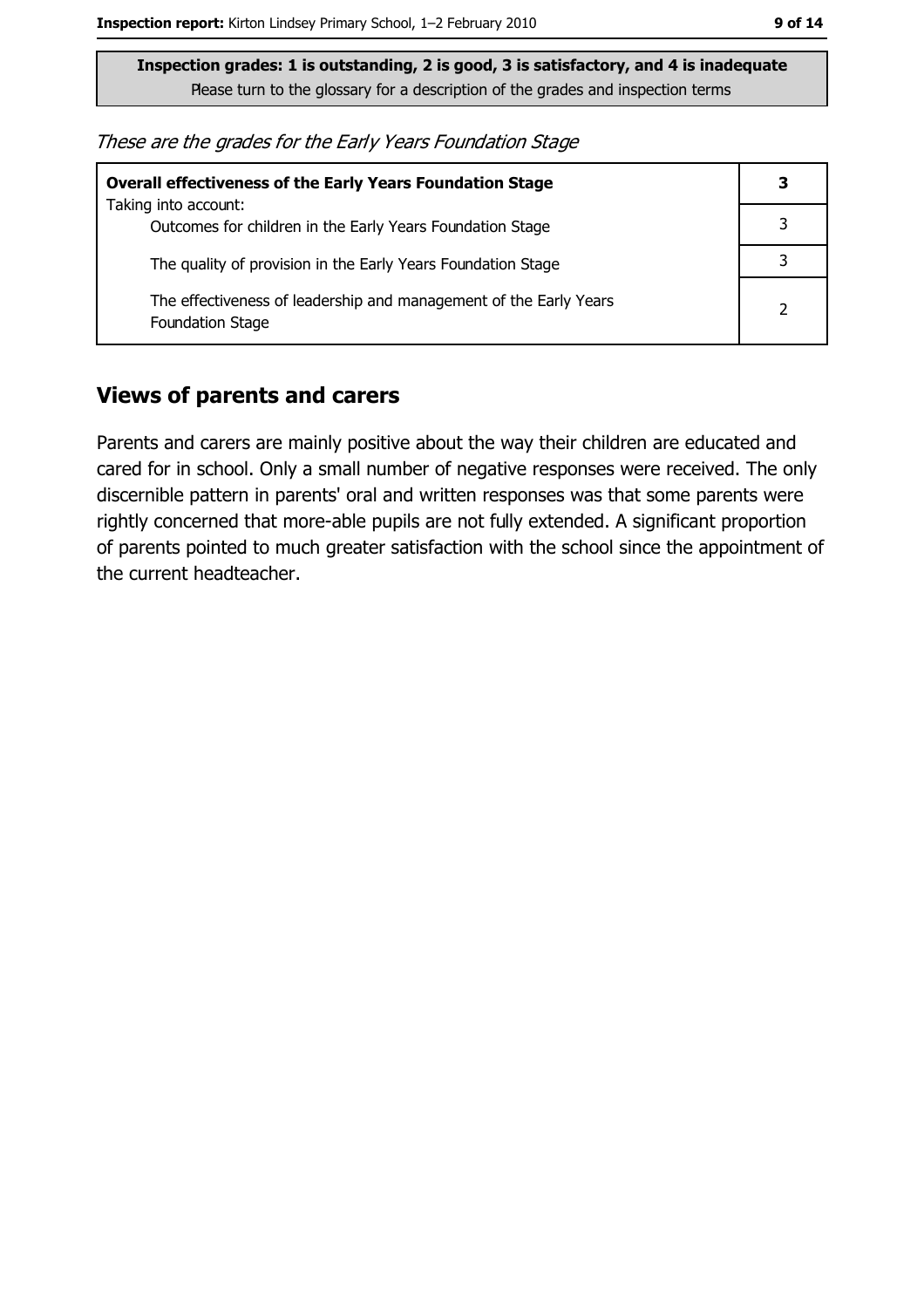#### Responses from parents and carers to Ofsted's questionnaire

Ofsted invited all the registered parents and carers of pupils registered at Kirton Lindsey Primary School to complete a questionnaire about their views of the school.

In the questionnaire, parents and carers were asked to record how strongly they agreed with 13 statements about the school.

The inspection team received 65 completed questionnaires by the end of the on-site inspection. In total, there are 171 pupils registered at the school.

| <b>Statements</b>                                                                                                                                                                                                                                       | <b>Strongly</b><br><b>Agree</b> |               | <b>Agree</b> |               | <b>Disagree</b> |               | <b>Strongly</b><br>disagree |                |
|---------------------------------------------------------------------------------------------------------------------------------------------------------------------------------------------------------------------------------------------------------|---------------------------------|---------------|--------------|---------------|-----------------|---------------|-----------------------------|----------------|
|                                                                                                                                                                                                                                                         | <b>Total</b>                    | $\frac{1}{2}$ | <b>Total</b> | $\frac{0}{0}$ | <b>Total</b>    | $\frac{0}{0}$ | <b>Total</b>                | $\frac{1}{2}$  |
| My child enjoys school                                                                                                                                                                                                                                  | 33                              | 51            | 28           | 43            | 4               | 6             | 0                           | 0              |
| The school keeps my child<br>safe                                                                                                                                                                                                                       | 28                              | 43            | 37           | 57            | $\mathbf 0$     | 0             | 0                           | 0              |
| The school informs me<br>about my child's progress                                                                                                                                                                                                      | 21                              | 32            | 38           | 58            | 6               | 9             | $\mathbf{0}$                | 0              |
| My child is making enough<br>progress at this school                                                                                                                                                                                                    | 12                              | 18            | 47           | 72            | 6               | 9             | 0                           | 0              |
| The teaching is good at this<br>school                                                                                                                                                                                                                  | 15                              | 23            | 41           | 63            | 4               | 6             | 0                           | 0              |
| The school helps me to<br>support my child's learning                                                                                                                                                                                                   | 14                              | 22            | 37           | 57            | 9               | 14            | 0                           | 0              |
| The school helps my child to<br>have a healthy lifestyle                                                                                                                                                                                                | 16                              | 25            | 41           | 63            | 6               | 9             | 0                           | 0              |
| The school makes sure that<br>my child is well prepared for<br>the future (for example<br>changing year group,<br>changing school, and for<br>children who are finishing<br>school, entering further or<br>higher education, or<br>entering employment) | 16                              | 25            | 38           | 58            | $\overline{4}$  | 6             | $\mathbf 0$                 | 0              |
| The school meets my child's<br>particular needs                                                                                                                                                                                                         | 13                              | 20            | 43           | 66            | 5               | 8             | 0                           | 0              |
| The school deals effectively<br>with unacceptable behaviour                                                                                                                                                                                             | 14                              | 22            | 40           | 62            | 8               | 12            | 1                           | $\overline{2}$ |
| The school takes account of<br>my suggestions and<br>concerns                                                                                                                                                                                           | 15                              | 23            | 39           | 60            | 8               | 12            | 0                           | 0              |
| The school is led and<br>managed effectively                                                                                                                                                                                                            | 24                              | 37            | 35           | 54            | $\overline{2}$  | 3             | 0                           | $\mathbf 0$    |
| Overall, I am happy with my<br>child's experience at this<br>school                                                                                                                                                                                     | 21                              | 32            | 40           | 62            | $\overline{2}$  | 3             | $\mathbf 0$                 | 0              |

The table above summarises the responses that parents and carers made to each statement. The percentages indicate the proportion of parents and carers giving that response out of the total number of completed questionnaires. Where one or more parents and carers chose not to answer a particular question, the percentages will not add up to 100%.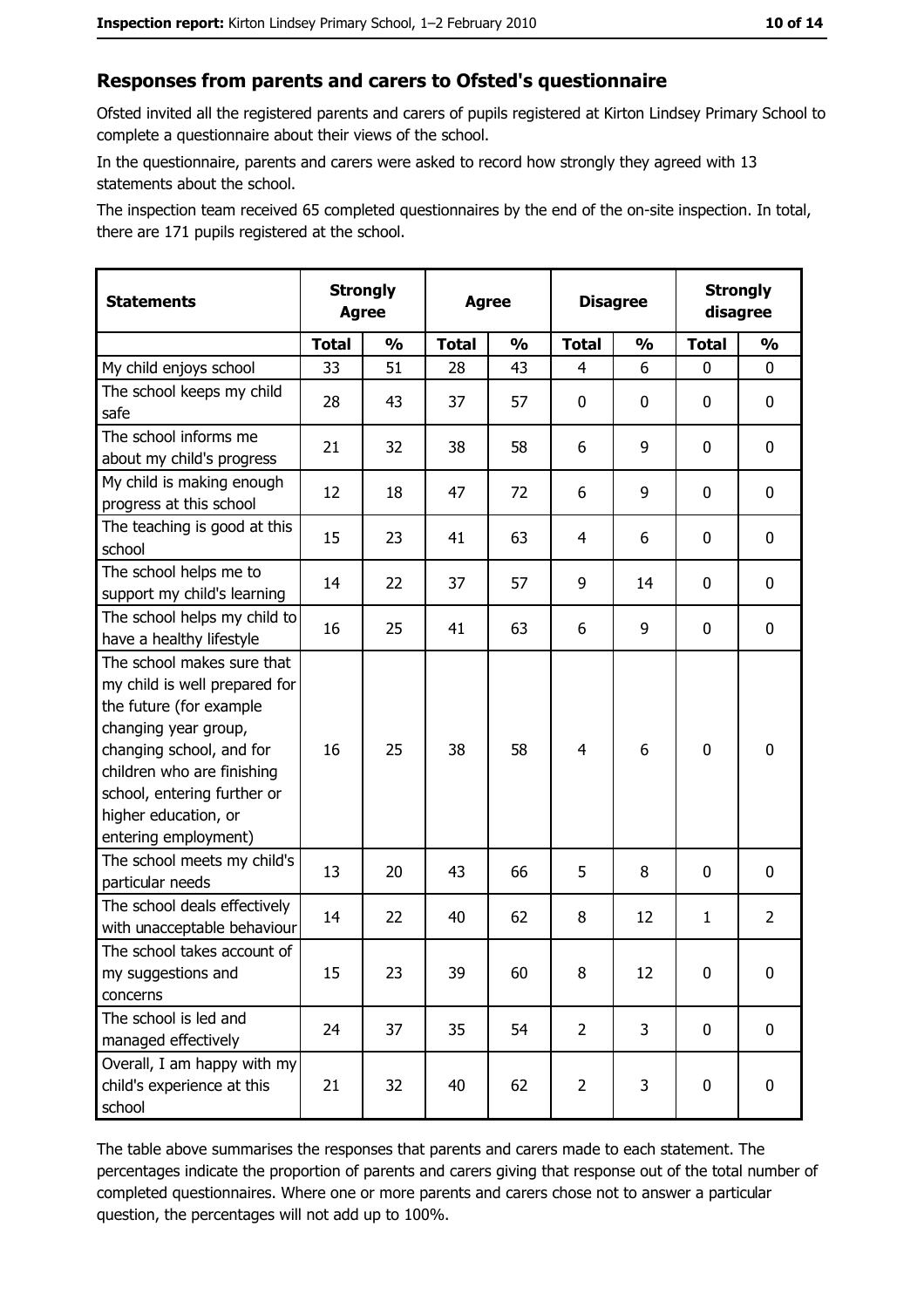# Glossary

| Grade   | <b>Judgement</b> | <b>Description</b>                                                                                                                                                                                                               |
|---------|------------------|----------------------------------------------------------------------------------------------------------------------------------------------------------------------------------------------------------------------------------|
| Grade 1 | Outstanding      | These features are highly effective. An oustanding<br>school provides exceptionally well for its pupils' needs.                                                                                                                  |
| Grade 2 | Good             | These are very positive features of a school. A school<br>that is good is serving its pupils well.                                                                                                                               |
| Grade 3 | Satisfactory     | These features are of reasonable quality. A satisfactory<br>school is providing adequately for its pupils.                                                                                                                       |
| Grade 4 | Inadequate       | These features are not of an acceptable standard. An<br>inadequate school needs to make significant<br>improvement in order to meet the needs of its pupils.<br>Ofsted inspectors will make further visits until it<br>improves. |

# What inspection judgements mean

### Overall effectiveness of schools inspected between September 2007 and July 2008

|                       | Overall effectiveness judgement (percentage of<br>schools) |      |                     |                   |
|-----------------------|------------------------------------------------------------|------|---------------------|-------------------|
| <b>Type of school</b> | Outstanding                                                | Good | <b>Satisfactory</b> | <b>Inadequate</b> |
| Nursery schools       | 39                                                         | 58   | 3                   | 0                 |
| Primary schools       | 13                                                         | 50   | 33                  | 4                 |
| Secondary schools     | 17                                                         | 40   | 34                  | 9                 |
| Sixth forms           | 18                                                         | 43   | 37                  | $\overline{2}$    |
| Special schools       | 26                                                         | 54   | 18                  | $\overline{2}$    |
| Pupil referral units  | 7                                                          | 55   | 30                  | 7                 |
| All schools           | 15                                                         | 49   | 32                  | 5                 |

New school inspection arrangements were introduced on 1 September 2009. This means that inspectors now make some additional judgements that were not made previously.

The data in the table above were reported in The Annual Report of Her Majesty's Chief Inspector of Education, Children's Services and Skills 2007/08.

Percentages are rounded and do not always add exactly to 100. Secondary school figures include those that have sixth forms, and sixth form figures include only the data specifically for sixth form inspection judgements.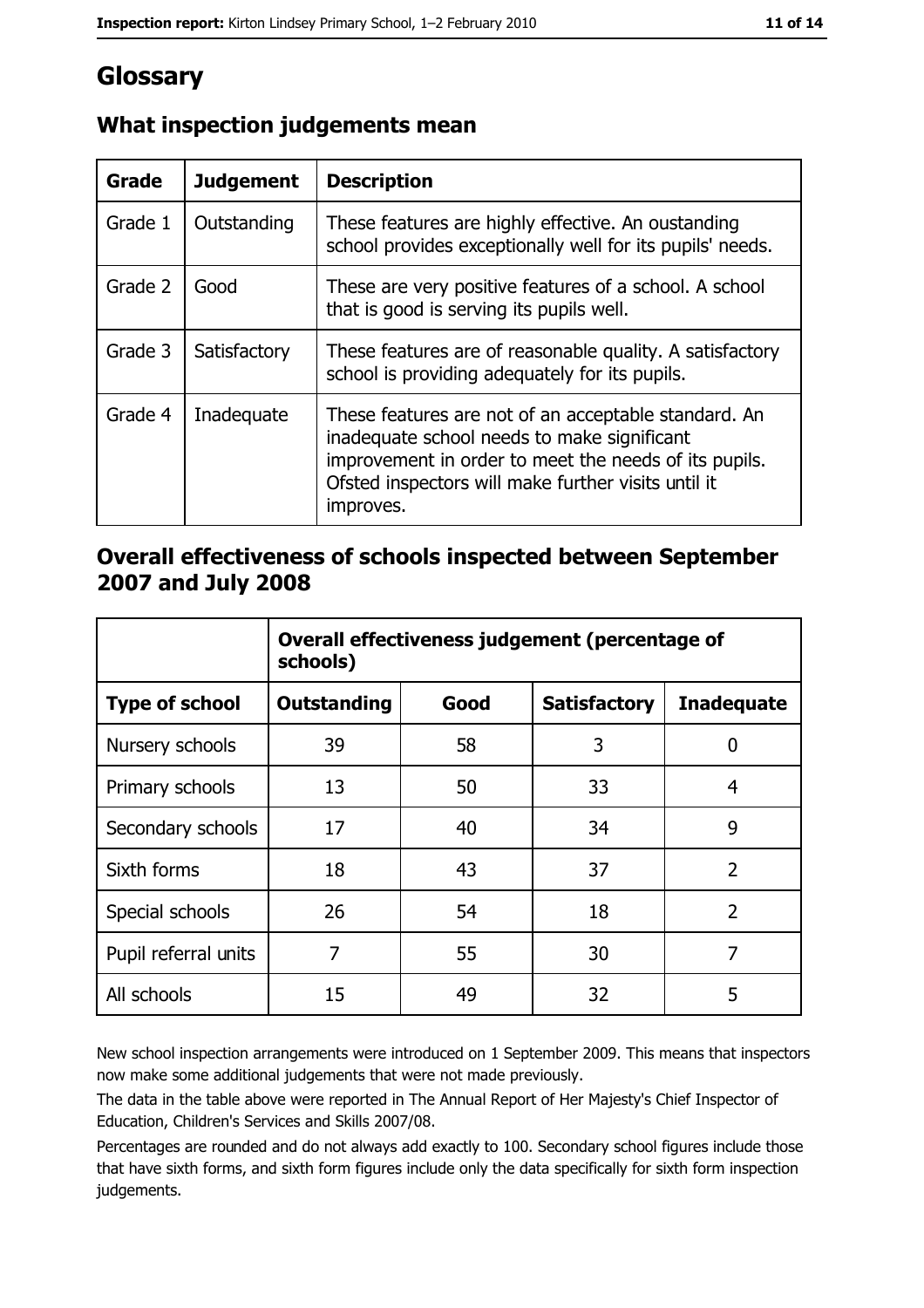# **Common terminology used by inspectors**

| Achievement:                  | the progress and success of a pupil in<br>their learning, development or training.                                                                                                                                                                                                                           |
|-------------------------------|--------------------------------------------------------------------------------------------------------------------------------------------------------------------------------------------------------------------------------------------------------------------------------------------------------------|
| Attainment:                   | the standard of the pupils' work shown by<br>test and examination results and in<br>lessons.                                                                                                                                                                                                                 |
| Capacity to improve:          | the proven ability of the school to<br>continue improving. Inspectors base this<br>judgement on what the school has<br>accomplished so far and on the quality of<br>its systems to maintain improvement.                                                                                                     |
| Leadership and management:    | the contribution of all the staff with<br>responsibilities, not just the headteacher,<br>to identifying priorities, directing and<br>motivating staff and running the school.                                                                                                                                |
| Learning:                     | how well pupils acquire knowledge,<br>develop their understanding, learn and<br>practise skills and are developing their<br>competence as learners.                                                                                                                                                          |
| <b>Overall effectiveness:</b> | inspectors form a judgement on a school's<br>overall effectiveness based on the findings<br>from their inspection of the school. The<br>following judgements, in particular,<br>influence what the overall effectiveness<br>judgement will be.                                                               |
|                               | The school's capacity for sustained<br>improvement.<br>Outcomes for individuals and groups<br>of pupils.<br>The quality of teaching.<br>The extent to which the curriculum<br>meets pupil's needs, including where<br>relevant, through partnerships.<br>The effectiveness of care, guidance<br>and support. |
| Progress:                     | the rate at which pupils are learning in<br>lessons and over longer periods of time. It<br>is often measured by comparing the<br>pupils' attainment at the end of a key<br>stage with their attainment when they<br>started.                                                                                 |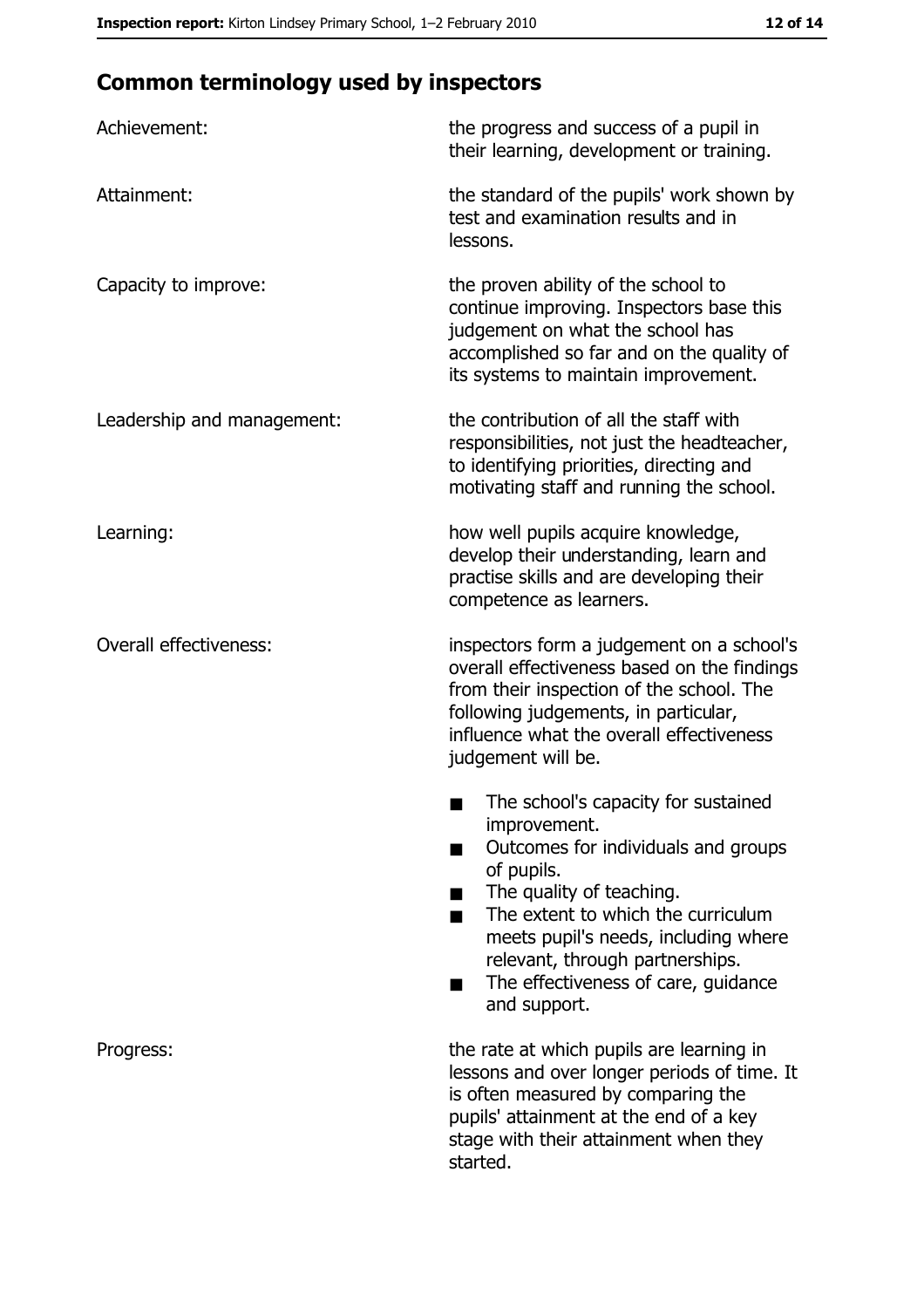This letter is provided for the school, parents and carers to share with their children. It describes Ofsted's main findings from the inspection of their school.



#### 3 February 2010

#### Dear Pupils

Inspection of Kirton Lindsey Primary School, Gainsborough, DN21 4EH

Thank you for making us so welcome when we came to inspect your school. We especially want to thank those of you who gave up part of your lunchtime to talk with us. We enjoyed watching you learn and talking with you in lessons and around school. Your school is properly run and is improving, and you make satisfactory progress. Staff look after you and we are pleased you enjoy lessons. You clearly like the improved range of clubs and visits provided and appreciate the visitors that teachers invite into school. It is good to see that most of you attend regularly and arrive on time. You know how to act safely and think about the safety of others. Your preparation for life at your next school and for life beyond, is satisfactory. You show consideration for others, understand what is right and what is wrong, and are very friendly to each other. We hope you are proud of your good behaviour and manners. Those of you who find learning difficult make sound progress because the school helps you learn and you are given extra help in small groups.

There are many things that your headteacher, the staff and the governors want to improve, because they want your school to get better. We agree with them that there are two important things that need to be done:

- firstly, help those of you who find learning easier than most to achieve the highest standards you can, by making sure that your work is challenging and by giving you extra support
- secondly to help teachers and teaching assistants to do their work even better.

I send you our very best wishes for the future.

Yours sincerely,

Mr Roger Sadler on behalf of the inspection team

Lead Inspector